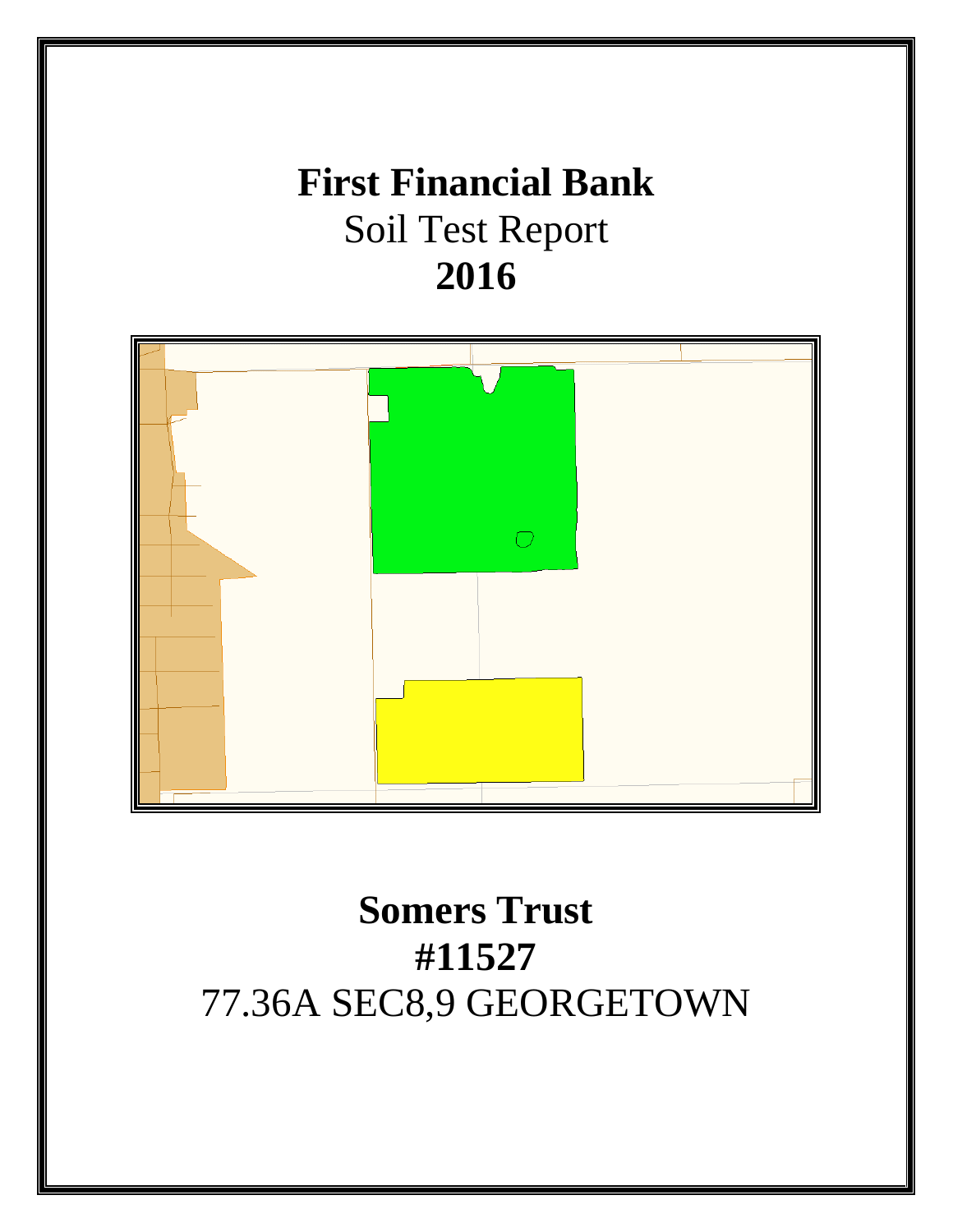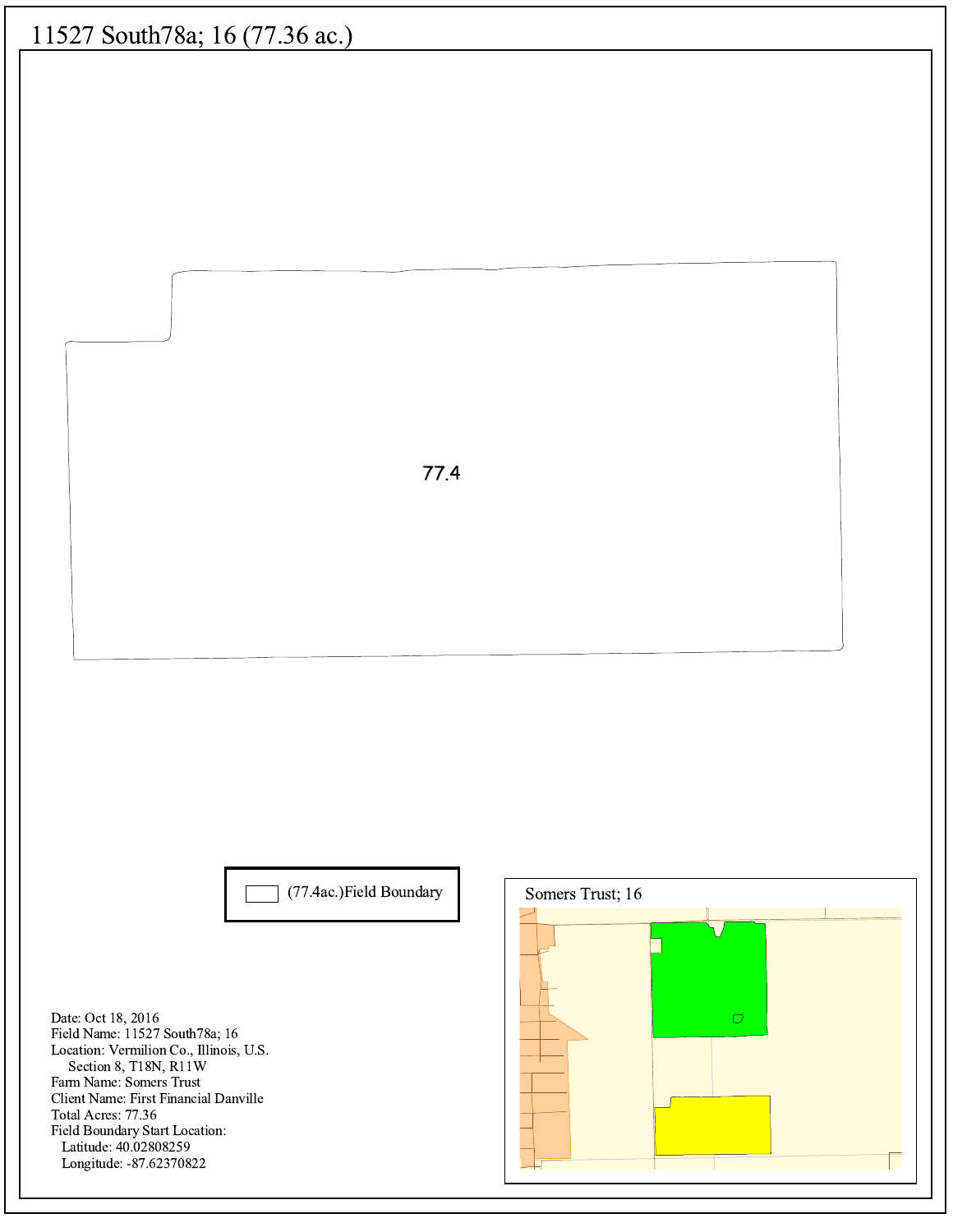



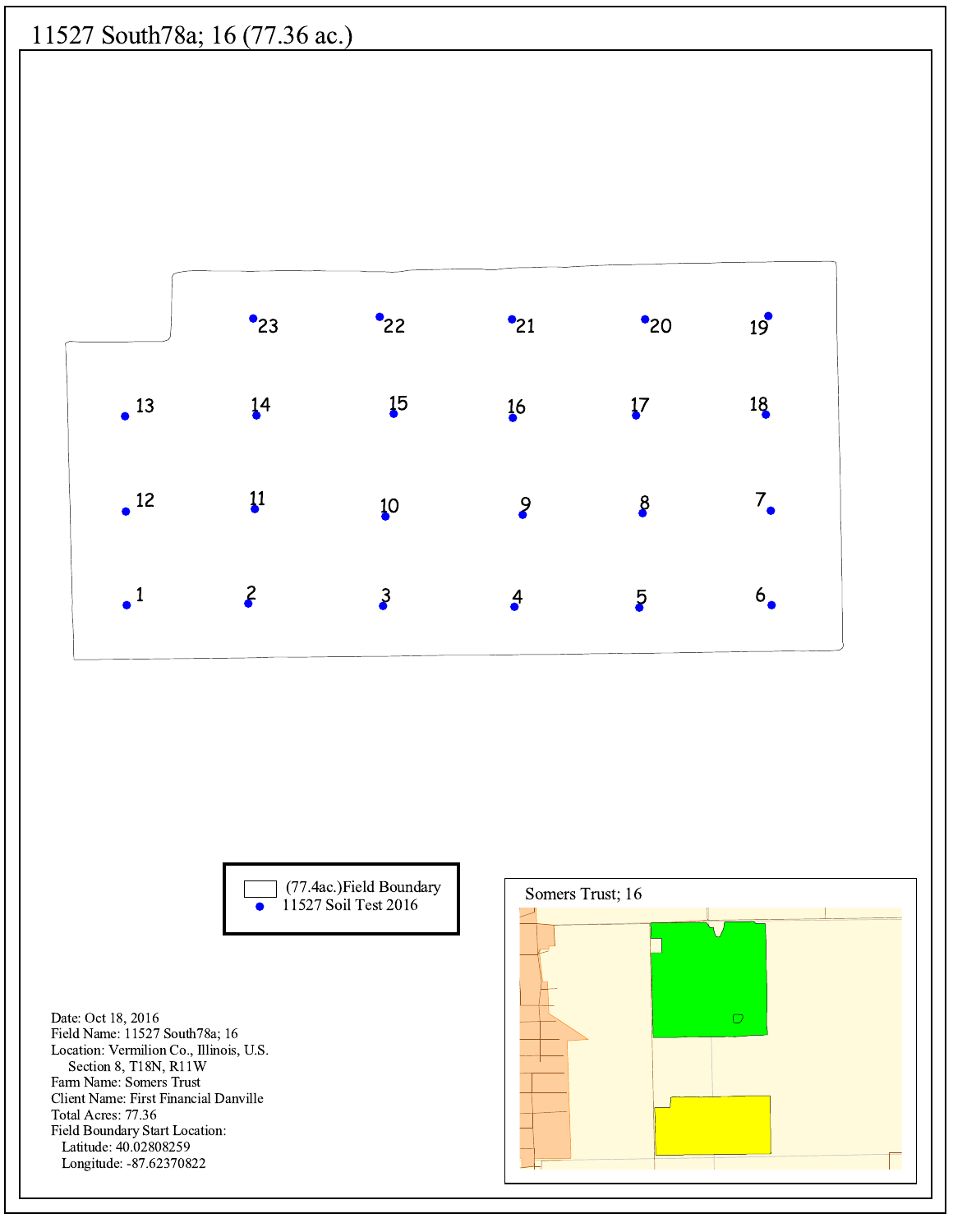

| (77.4ac.) Field Boundary<br>Clipped OM Surface 2016 |  |                                   |
|-----------------------------------------------------|--|-----------------------------------|
|                                                     |  | $< 2.1\%$ (0.0 ac. - 0.0%)        |
|                                                     |  | $2.1 - 2.7\%$ (19.2 ac. - 24.9%)  |
|                                                     |  | $2.7 - 2.9\%$ (17.2 ac. - 22.3%)  |
|                                                     |  | $2.9 - 3.2\%$ (40.9 ac. - 52.9%)  |
|                                                     |  | $3.2 - 3.6\%$ (0.0 ac. $-0.0\%$ ) |
|                                                     |  | 3.6 - 5.0% (0.0 ac. - 0.0%)       |
|                                                     |  |                                   |

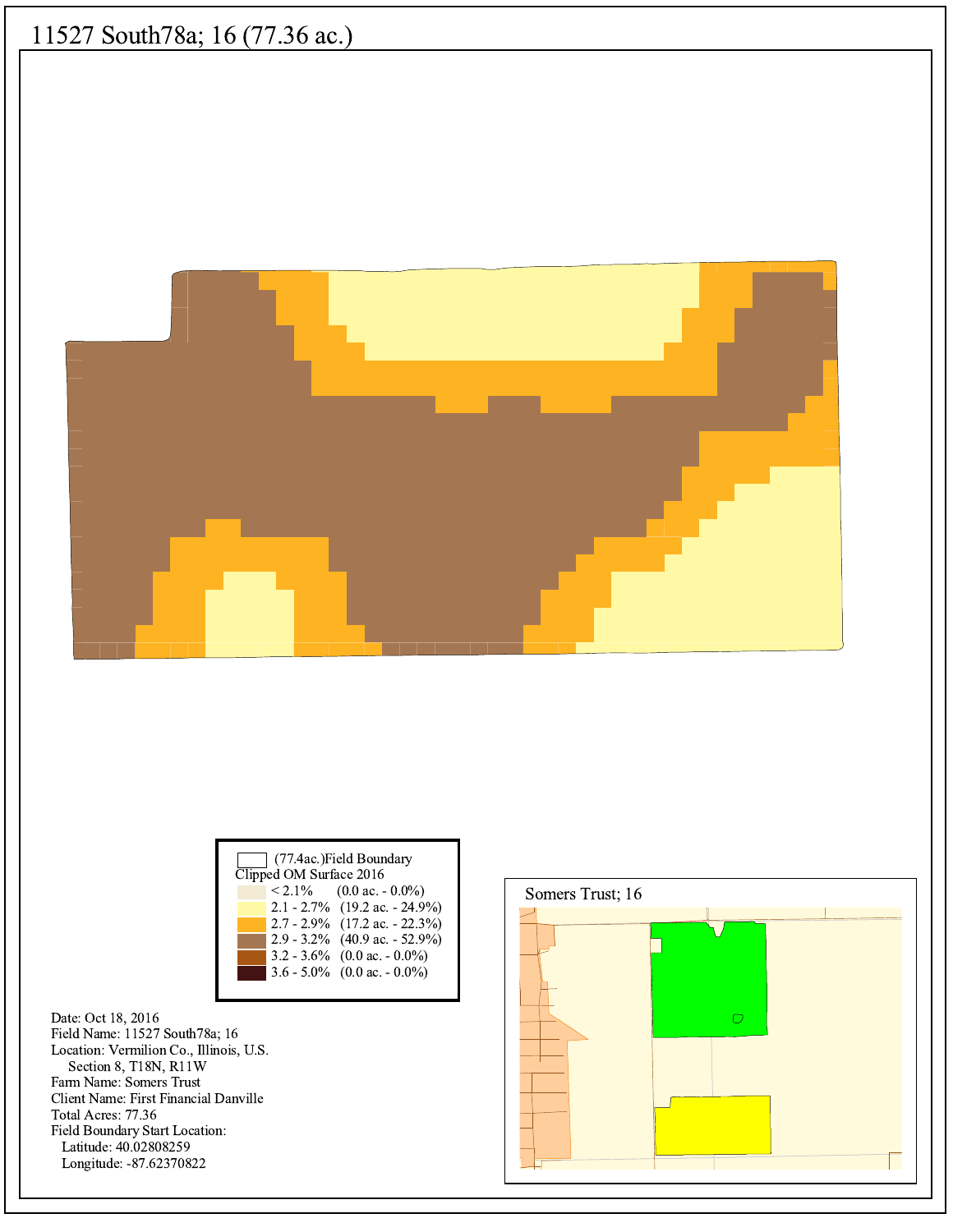





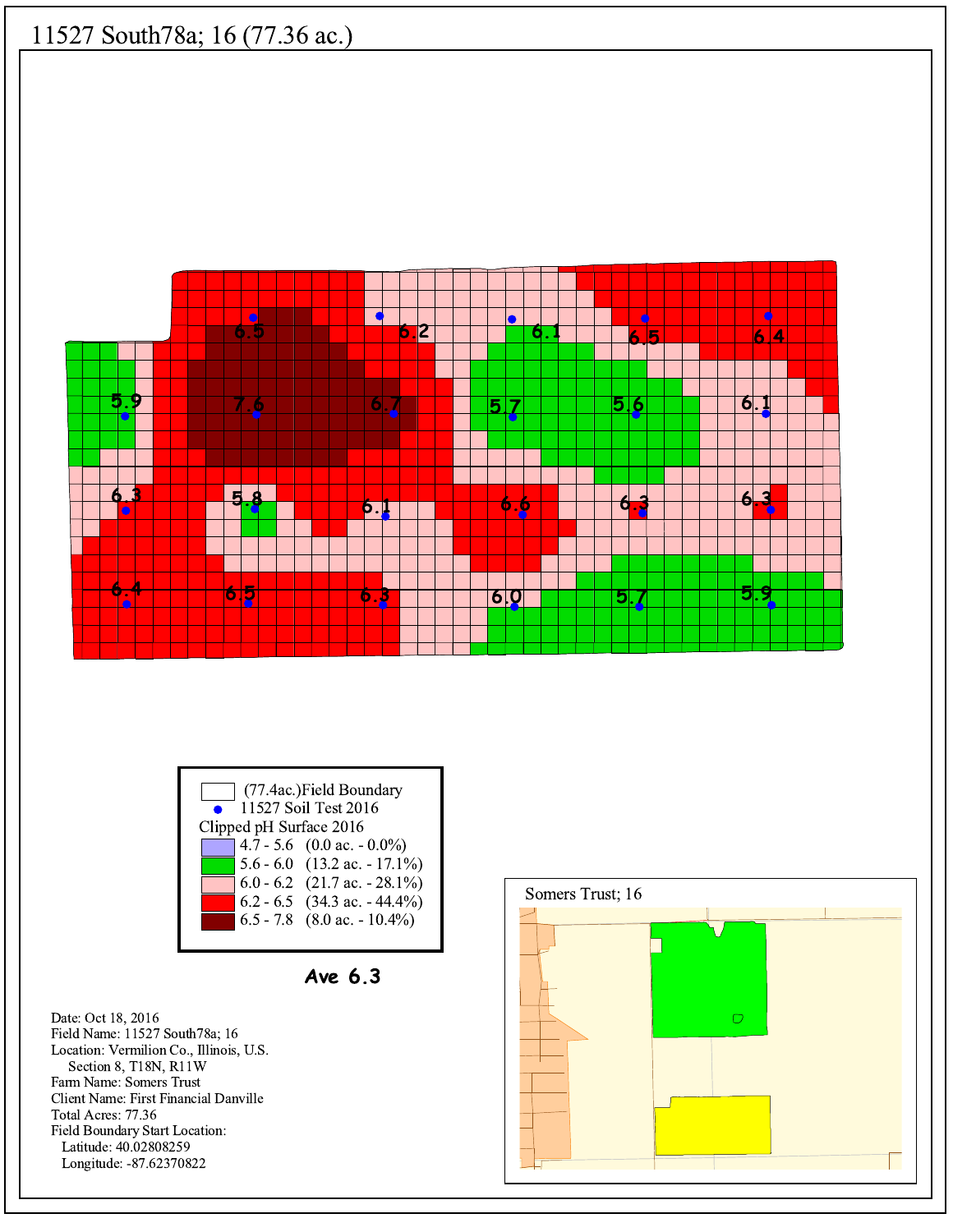

#### Equation Used: L 2

Date: Oct 18, 2016 Field Name: 11527 South78a; 16 Farm Name: Somers Trust Client Name: First Financial Danville Location: Vermilion Co., Illinois, U.S. Section 8, T18N, R11W Total Acres: 77.36 Field Boundary Start Location: Latitude: 40.02808259 Longitude: -87.62370822

**Application Estimates:** Product: AgLime Min. Rate: Max. Rate: Avg. Rate: Total AgLime: Total Lime (100%): Product Price per ton: Product Cost: Number of Acres to be Applied: Per Acre Application Charge: Anticipated Application Charge: Total Cost: Cost per Applied Acre: Total Acre Cost:

1000.0 Lbs/ac. 5500.0 Lbs/ac. 1905.5 Lbs/ac. 31.83 Tons 31.83 Tons \$23.00 \$732.09 33.48 Acres \$0.00 \$0.00 \$732.09 \$21.87 \$9.46

#### Ave 835 lbs/acre

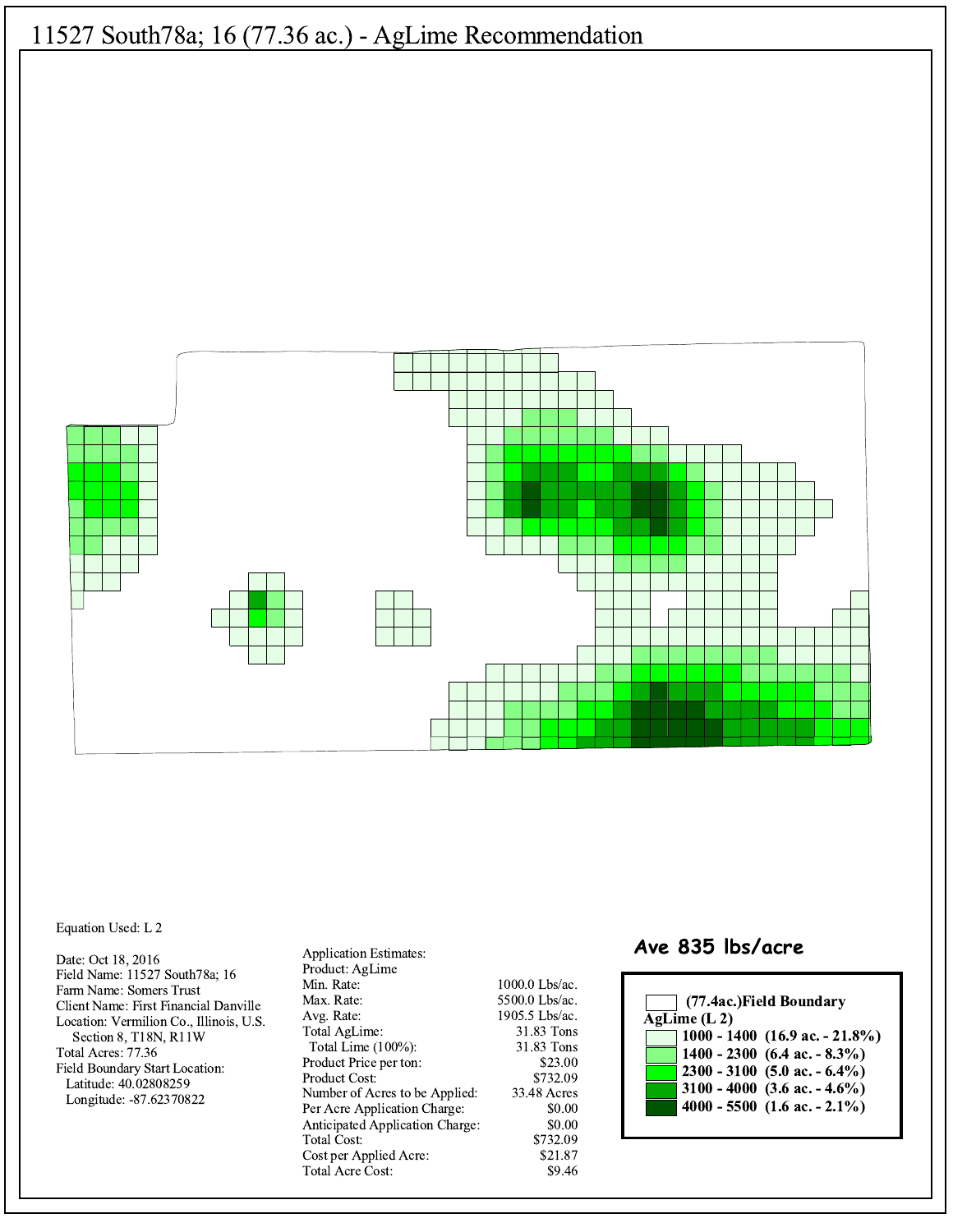Clipped pH Surface 2016

Clipped pH Surface 2010







Date: Oct 18, 2016 Field Name: 11527 South78a; 16 Location: Vermilion Co., Illinois, U.S. Section 8, T18N, R11W **Farm Name: Somers Trust Client Name: First Financial Danville** Total Acres: 77.36 **Field Boundary Start Location:** Latitude: 40.02808259 Longitude: -87.62370822

**Ph Stats:** No. of Observations: 998 Minimum Ph: 5.7 **Maximum Ph: 7.4** Average Ph: 6.2

**Ph Stats:** No. of Observations: 1009 Minimum Ph: 5.7 **Maximum Ph: 7.3** Average Ph: 6.2

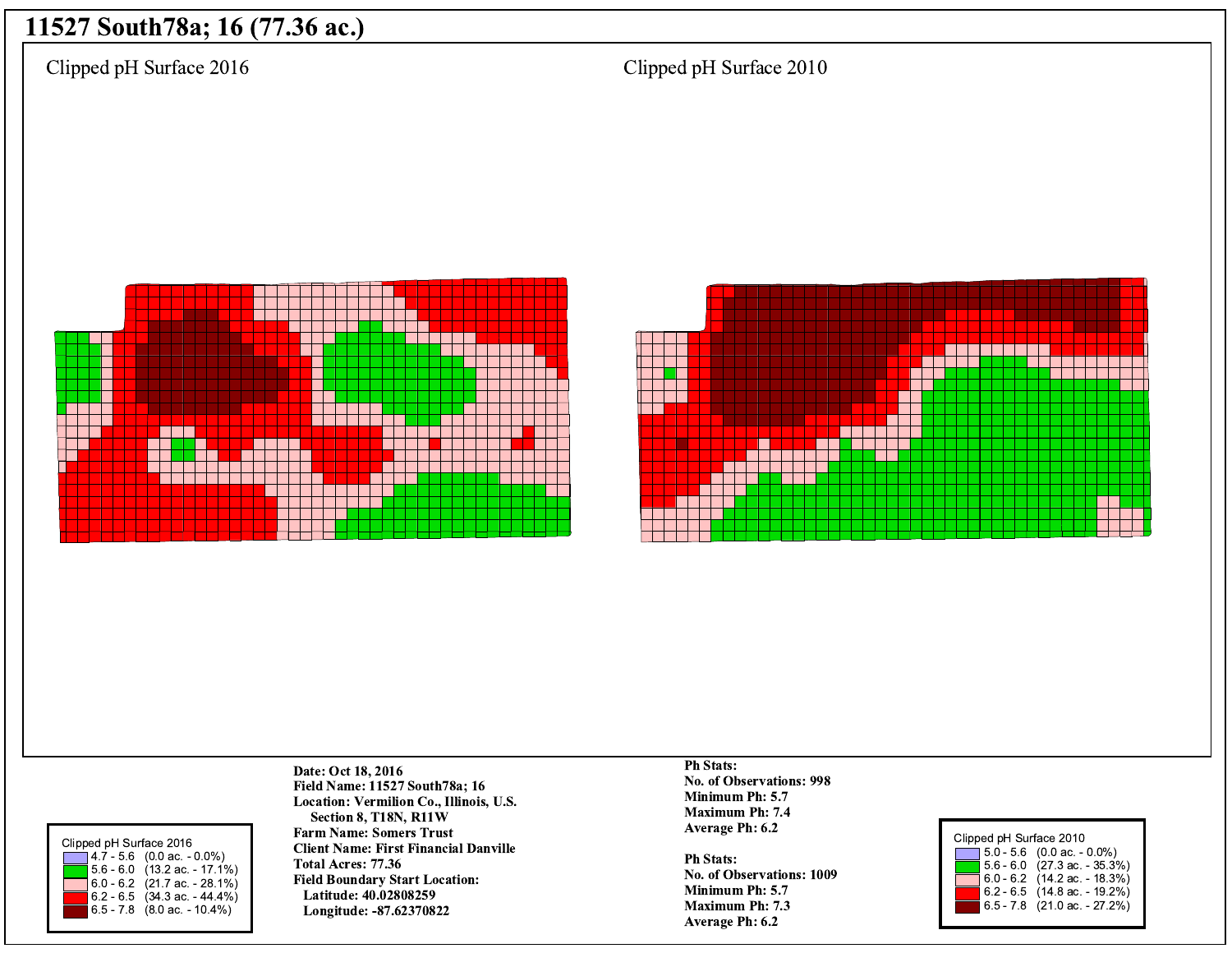



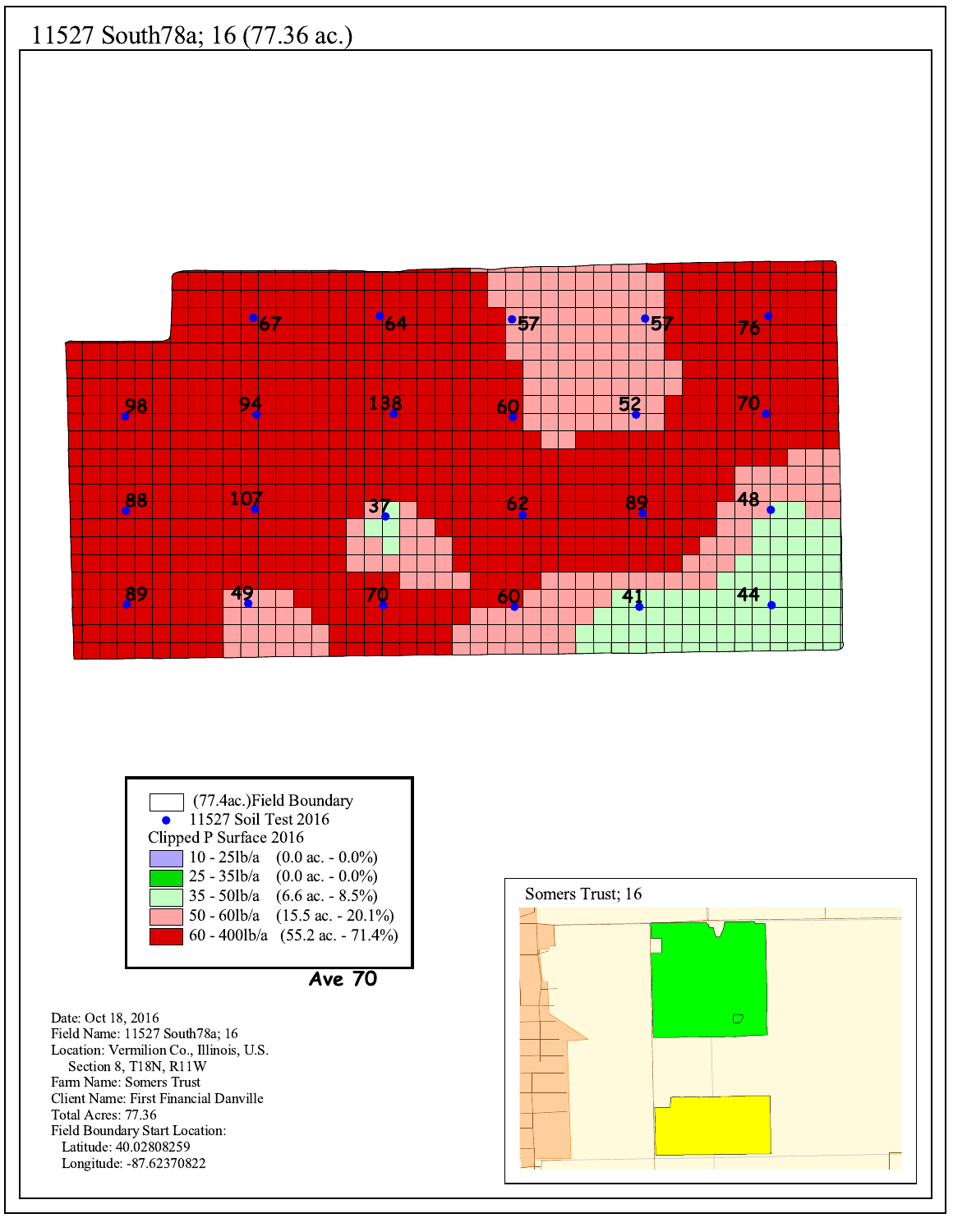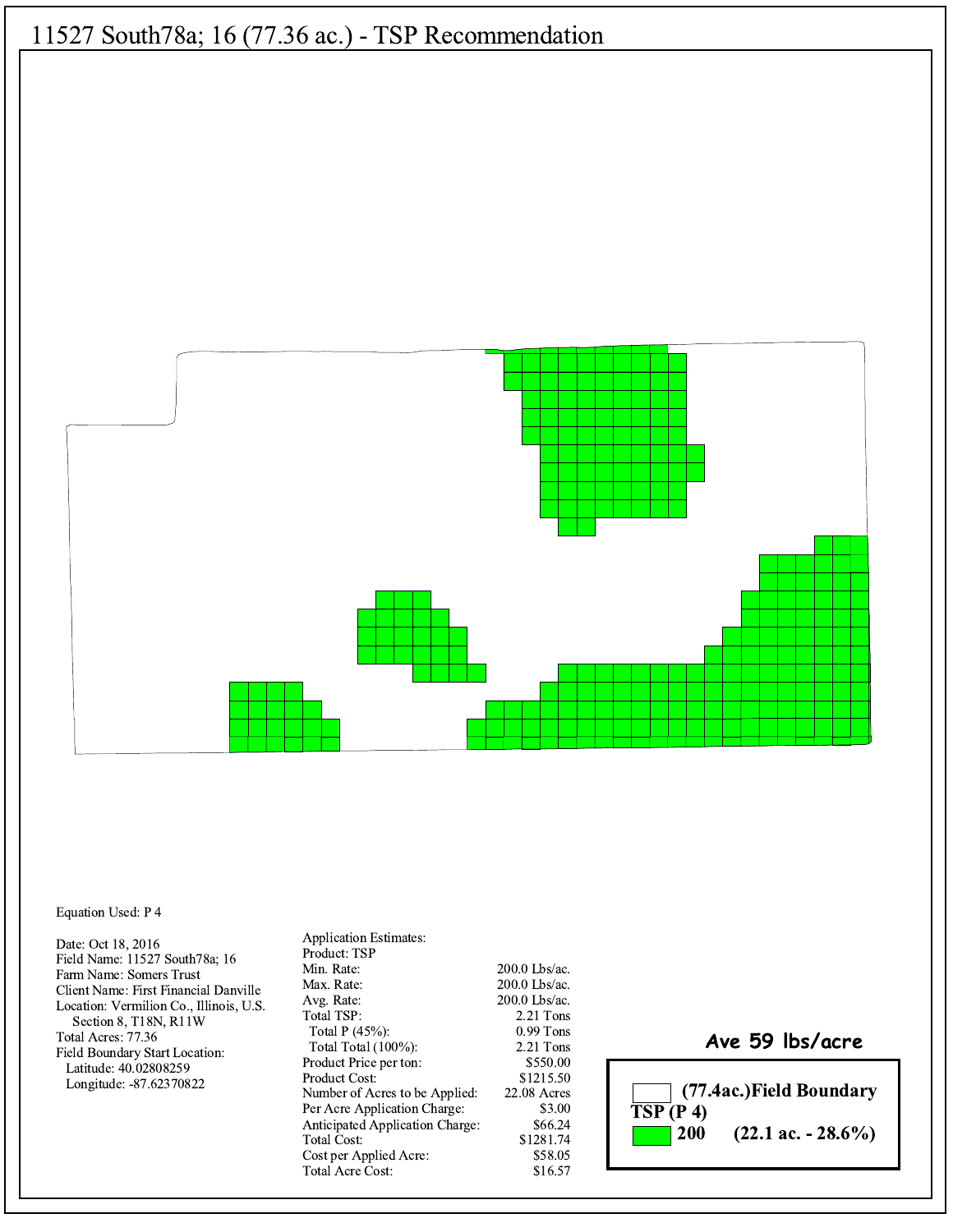Clipped P Surface 2016

Clipped P Surface 2010







Date: Oct 18, 2016 Field Name: 11527 South78a; 16 Location: Vermilion Co., Illinois, U.S. Section 8, T18N, R11W **Farm Name: Somers Trust Client Name: First Financial Danville** Total Acres: 77.36 **Field Boundary Start Location:** Latitude: 40.02808259 Longitude: -87.62370822

P Stats: No. of Observations: 998 Minimum P: 41 Maximum P: 130 Average P: 70

P Stats: No. of Observations: 1009 Minimum P: 22 Maximum P: 108 **Average P: 50** 

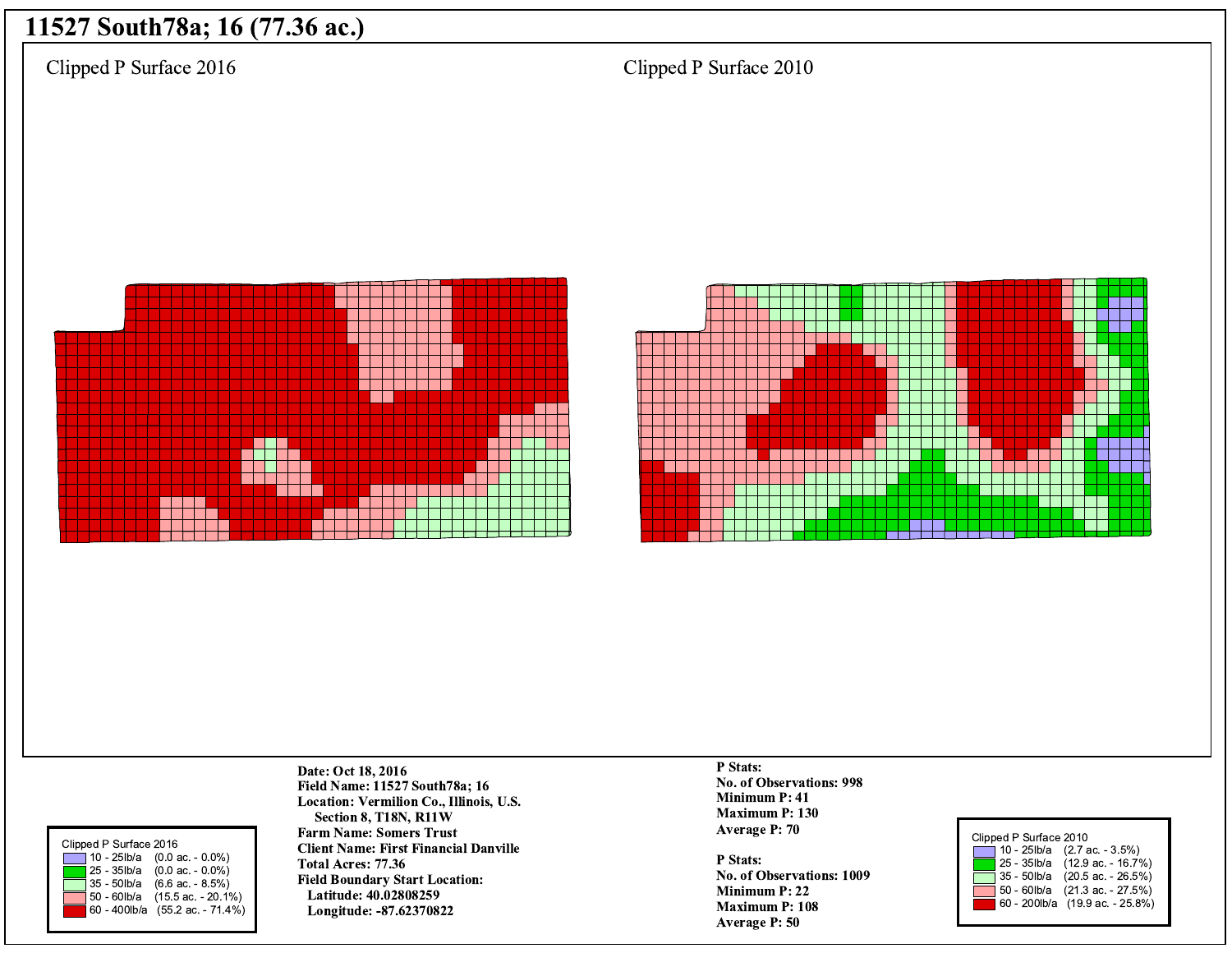

| (77.4ac.) Field Boundary                          |  |  |
|---------------------------------------------------|--|--|
| 11527 Soil Test 2016                              |  |  |
| Clipped K Surface 2016                            |  |  |
| 100 - 200lb/a $(0.0 \text{ ac.} - 0.0\%)$         |  |  |
| $200 - 300$ lb/a $(47.2$ ac. $-61.1\%)$           |  |  |
| $300 - 400$ lb/a<br>$(25.6 \text{ ac.} - 33.2\%)$ |  |  |
| 400 - 450lb/a<br>$(3.8 \text{ ac.} - 5.0\%)$      |  |  |
| $450 - 1200$ lb/a $(0.6$ ac. $-0.8\%)$            |  |  |

**Ave 297** 

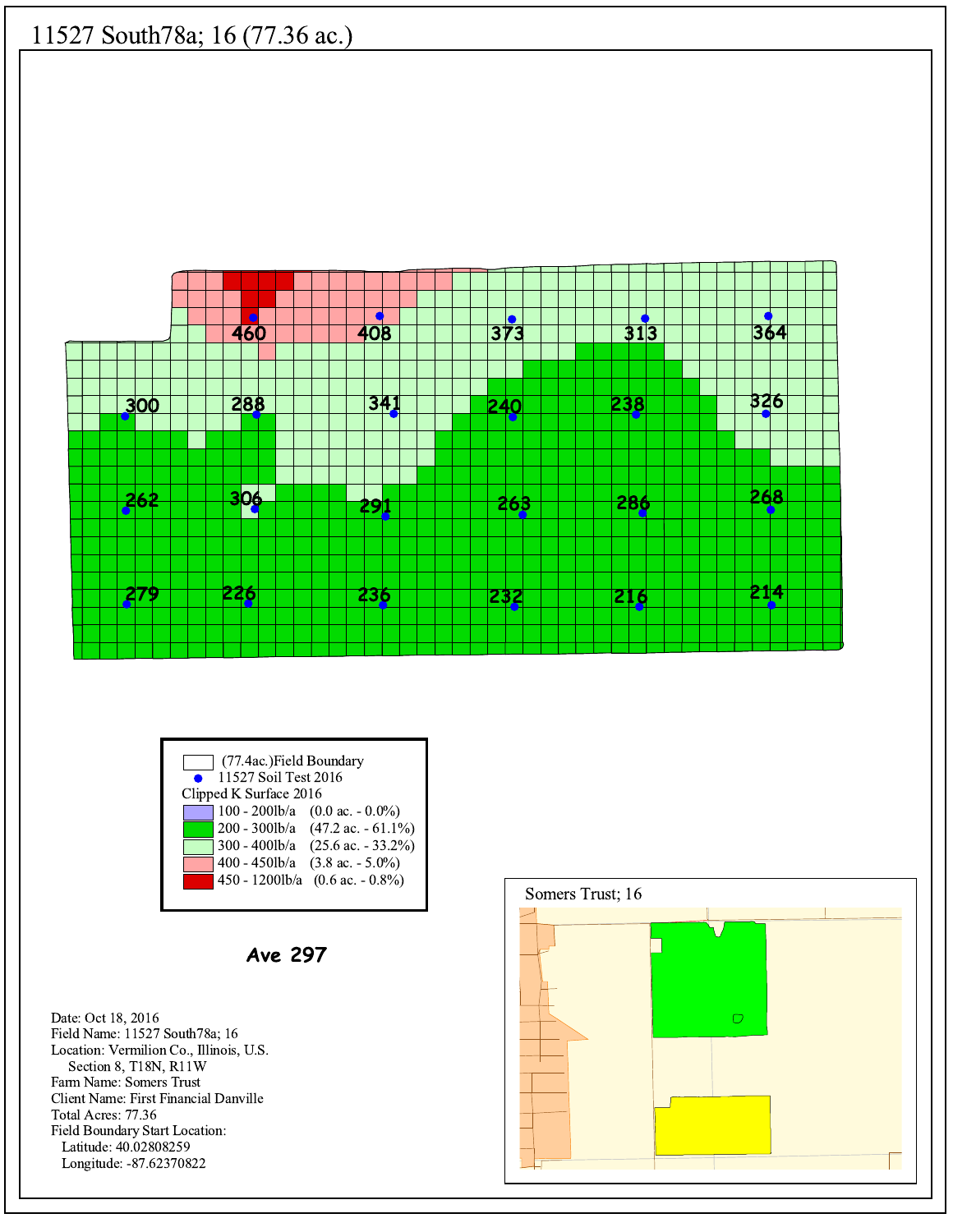

#### Equation Used: K 01

Date: Oct 18, 2016 Field Name: 11527 South78a; 16 Farm Name: Somers Trust Client Name: First Financial Danville Location: Vermilion Co., Illinois, U.S. Section 8, T18N, R11W Total Acres: 77.36 Field Boundary Start Location: Latitude: 40.02808259 Longitude: -87.62370822

**Application Estimates:** Product: Potash Min. Rate: Max. Rate: Avg. Rate: **Total Potash:** Total K $(60\%)$ : Product Price per ton: Product Cost: Number of Acres to be Applied: Per Acre Application Charge: Anticipated Application Charge: **Total Cost:** Cost per Applied Acre: Total Acre Cost:

200.0 Lbs/ac. 300.0 Lbs/ac. 254.9 Lbs/ac. 9.29 Tons 5.57 Tons \$500.00 \$4645.00 72.87 Acres \$2.00 \$145.74 \$4790.74 \$65.74 \$61.93

#### Ave 237 lbs/acre